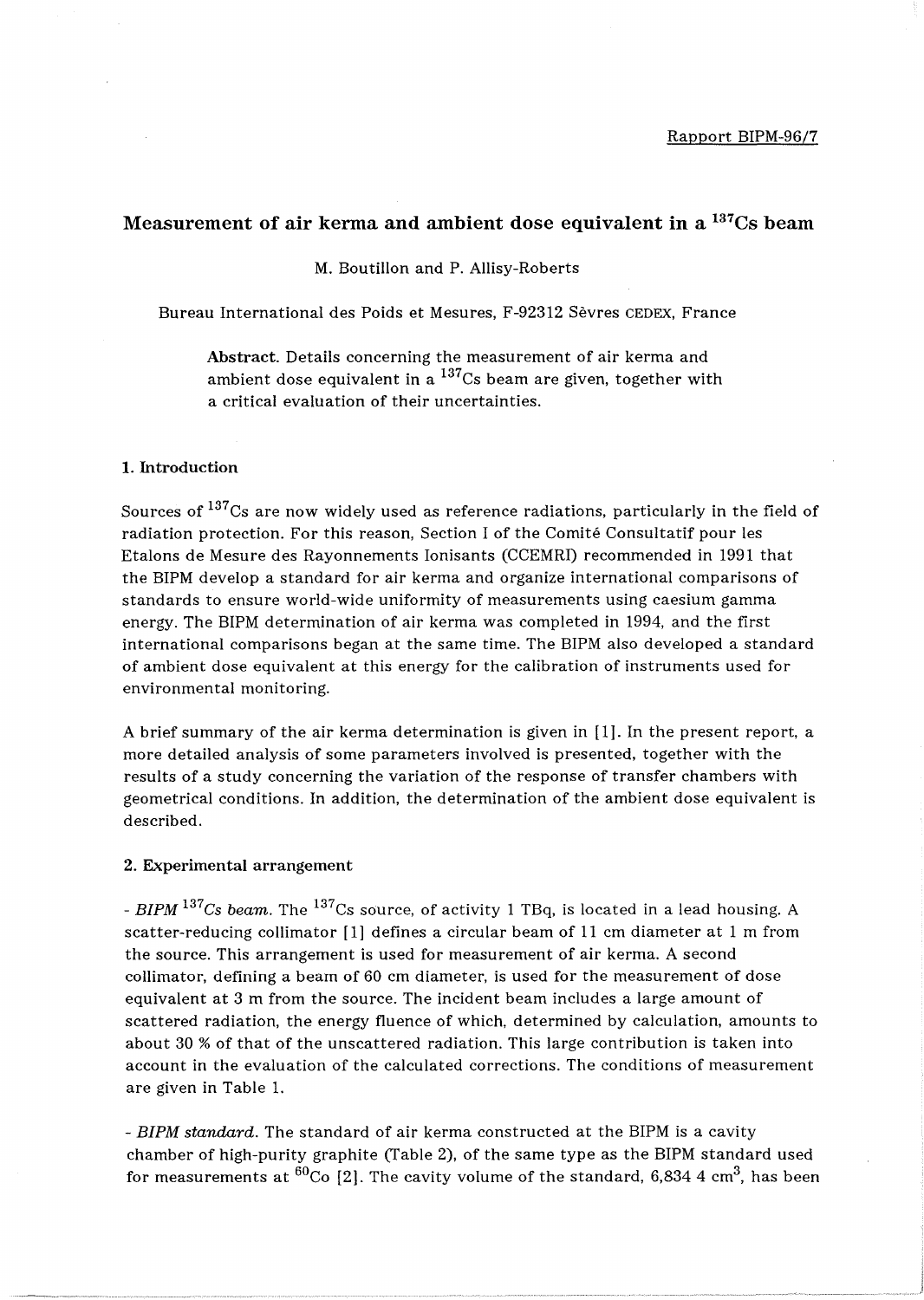determined ionometrically by comparison with another standard of similar type, in both the <sup>60</sup>Co and <sup>137</sup>Cs beams. The numerical values obtained in this way differ by only 0,01 %.

|                                      | source activity (1995)                       | $\approx$ 1 TBq                                                    |
|--------------------------------------|----------------------------------------------|--------------------------------------------------------------------|
| source dimensions                    |                                              |                                                                    |
|                                      | diameter                                     | $12 \text{ mm}$                                                    |
|                                      | length                                       | $23 \text{ mm}$                                                    |
|                                      | contribution of incident scattered radiation | <b>30 %</b>                                                        |
|                                      | in terms of energy fluence                   |                                                                    |
| <i>attenuation coefficients</i>      |                                              |                                                                    |
| air                                  | (calculated)                                 |                                                                    |
| graphite                             | (measured)                                   | 0,0803 cm <sup>2</sup> $g^{-1}$<br>0,0806 cm <sup>2</sup> $g^{-1}$ |
| measurement of air kerma             |                                              |                                                                    |
|                                      | distance from source to reference plane      | 1 m                                                                |
| beam diameter in the reference plane |                                              | $11 \text{ cm}$                                                    |
|                                      | (first collimator)                           |                                                                    |
|                                      | measurement of ambient dose equivalent       |                                                                    |
|                                      | distance from source to reference plane      | 3m                                                                 |
|                                      | beam diameter in the reference plane         | $60 \text{ cm}$                                                    |
|                                      | (second collimator)                          |                                                                    |
|                                      |                                              |                                                                    |

## Table 1. Conditions of measurement

| Table 2. Dimensions of the air kerma standard |  |
|-----------------------------------------------|--|
|-----------------------------------------------|--|

| Standard CH5-2       | thickness<br>/cm | radius<br>/cm | ρ<br>$/(g cm^{-3})$      |
|----------------------|------------------|---------------|--------------------------|
| external dimensions  | 1,081 5          | 2,50          | $\overline{\phantom{a}}$ |
| half-cavity          | 0,2064           | 2,25          |                          |
| collecting electrode | 0,1022           | 2,00          | 1,819                    |
| front wall           | 0,2833           | 2,50          | 1,815                    |
| back wall            | 0,283 2          | 2,50          | 1,817                    |
| lateral wall         | 0,5150           |               | 1,810                    |
| cavity volume        | 6,834 4 $cm3$    |               |                          |

*- Measurements of ionization current.* Measurements of the ionization current *I* are carried out automatically. The value of  $I$  measured by the standard at  $1$  m from the source is 53 pA, with a standard deviation of 0,03 % of the mean of a series of 30 measurements. The uncertainty (of type B) in the ionization current is 0,02 %.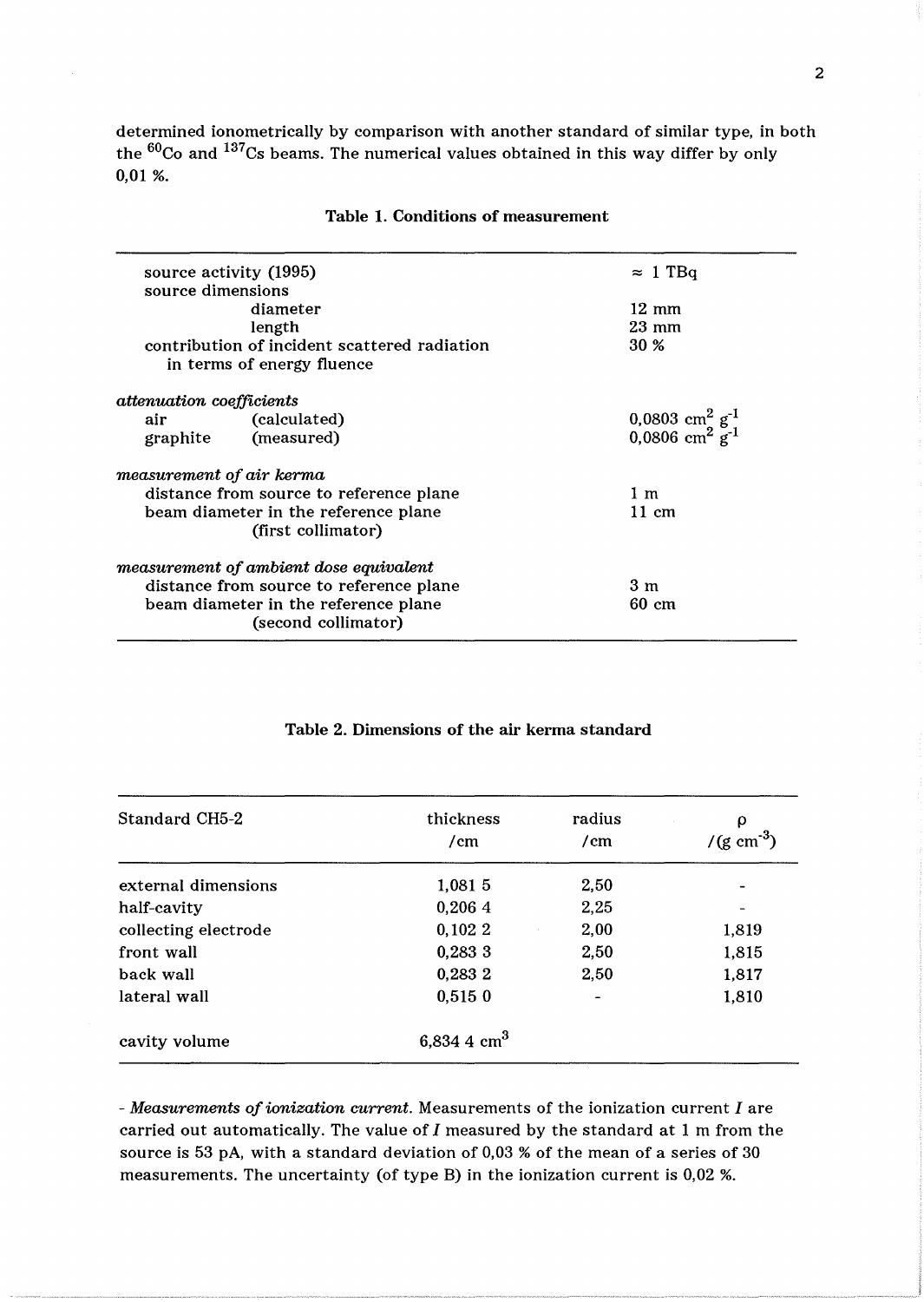#### 3. Determination of air kerma rate

The air kerma rate is given by the well-known relation

$$
K = (I/m) (W/e) (1 - g)^{-1} (\mu_{en}/\rho)_{ac} s_{ca} \Pi k_i , \qquad (1)
$$

## where

 $(I/m)$  is the mass ionization current measured by the standard,

W is the average energy spent by an electron of charge  $e$  to produce an ion pair in dry air,

g is the mean fraction of electron energy lost by bremsstrahlung,

 $\left(\mu_{\text{en}}/\rho\right)_{\text{a,c}}$  is the ratio of the mean mass-energy absorption coefficients of air and graphite,

 $s_{\rm c,a}$  is the ratio of the mean stopping powers of graphite and air, and  $\Pi[k]$  is the product of the correction factors to be applied to the standard.

## *3.1. Physical constants*

The values of the physical constants are given in Table 3 together with their relative uncertainties, expressed as one standard deviation. The value used for *W/e* is that recommended by the CCEMRI [3]. The mean value of  $(\mu_{en}/\rho)_{a,c'}$  averaged over the photon spectrum, is calculated from the data of [4], and those of  $s_{c,a}$  and *g* from [5]. These quantities differ by 0,2 %, 0,9 % and 0,01 %, respectively, from the values obtained for  $137$ Cs energy (0,661 2 MeV).

#### *3.2. Correction factors*

Correction factors were determined by experiment or calculation, as explained in this section. Their numerical values are summarized in Table 3, together with their uncertainties.

*- Attenuation and scattering (k<sub>at</sub> and k<sub>sc</sub>).* Attenuation and scattering effects were determined using a special chamber, of similar shape to that of the standard, but with a thin front wall of 0,85 mm, to avoid a large extrapolation to zero thickness.

The attenuation of the front wall was deduced from measurements in narrow pencilbeam conditions, by the addition of five graphite discs of various thicknesses, placed at mid-distance between the source and the chamber (Fig. la). The results, corrected for the scattered radiation from these discs  $(8.10^{-4}$  per cm), lead to an attenuation coefficient for graphite of  $0.145$  cm<sup>-1</sup>, which is in good agreement with the value,  $0,148$  cm<sup>-1</sup>, deduced from [4] for the photon beam spectrum. The discs were then placed directly in front of the chamber (Fig.1b). The contribution of the front wall to the scatter, 3,07 %, is obtained by a quadratic extrapolation of the difference between the net effect and the disc attenuation. The contribution of the back wall, 0,79 %, was determined using four additional discs placed behind the chamber (Fig. 1c). The effect of the lateral wall was first obtained by Monte-Carlo calculation and afterwards determined experimentally using three additional rings (Fig. Id). The two values obtained, 0,49 % and 0,48 % respectively, agree well within the uncertainties. The scattering effect of the graphite electrode, 0,46 % has been estimated from that of the chamber wall.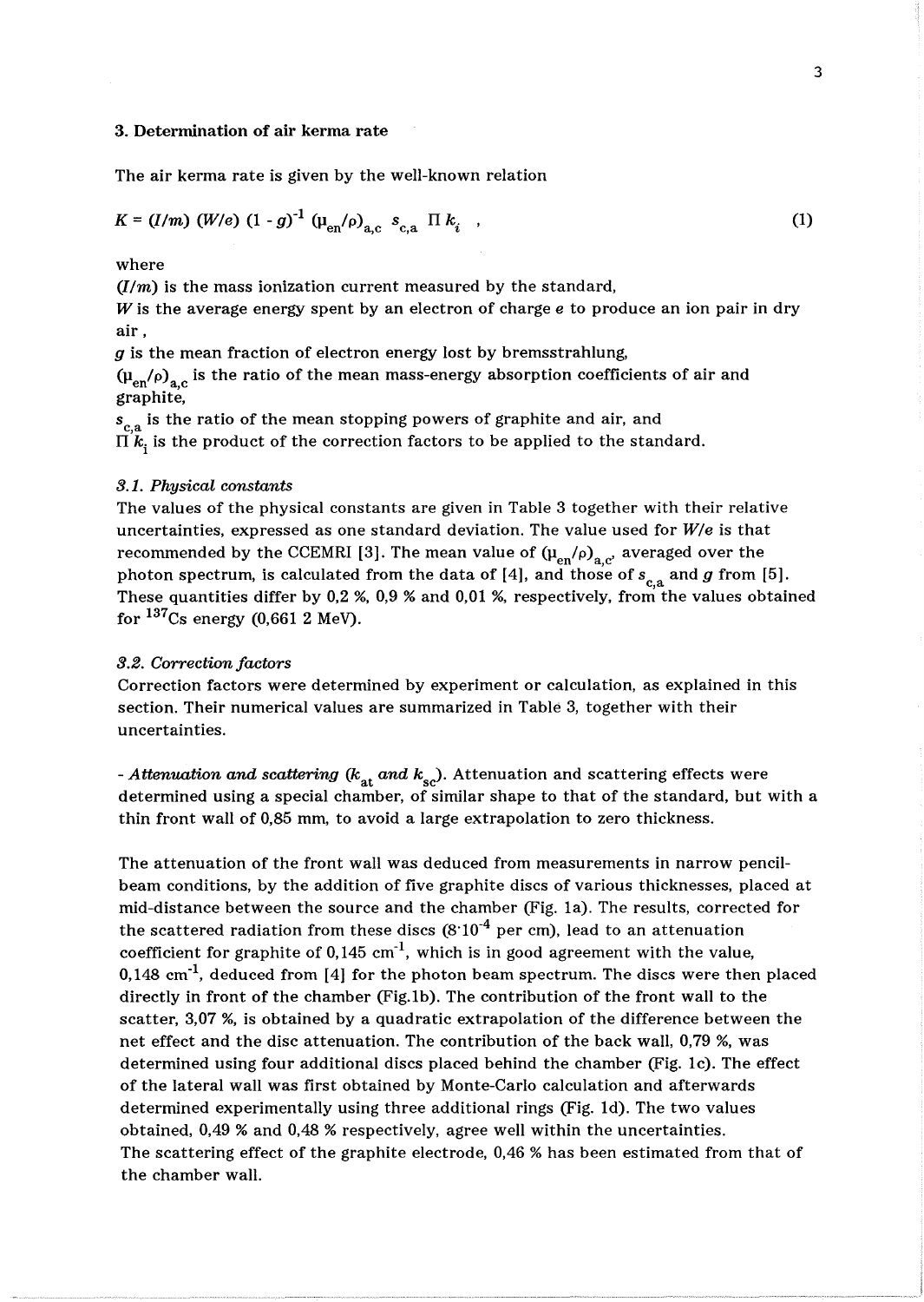The total corrections for photon attenuation and scattering of the graphite are 5,4 % and 4,7 %, respectively. Although the individual values are quite large and higher than those obtained at  ${}^{60}$ Co, the net effect of the photon interactions in the wall is smaller, mainly because the Compton effect is more isotropic for  $137$ Cs radiation. The uncertainty of the value of  $k_{\rm sc}$  is mainly due to the quadratic extrapolation made for the front wall contribution and to the calculation by which the effect of the collecting electrode is estimated.

*- Mean centre of electron production (k<sub>CEP</sub>).* The correction factor  $k_{\text{CEP}}$ , which takes into account the finite path of the electrons, is expressed as  $k_{CEP} = 1 - \mu \overline{d}_{CEP}$ , where  $\mu$  is the mass attenuation coefficient of graphite and  $d_{\text{CFP}}$  the depth of the mean centre of electron production  $[6]$ . The coefficient  $\mu$  was measured experimentally and the value of  $d_{\text{CFD}}$  0,19 mm, corresponding to the multiconical sources of electrons produced in the graphite wall, was derived by the moment method [7].

- *Axial non-uniformity of the beam*  $(k_{an})$ . The correction factor for axial non-uniformity  $k_{\text{an}}$  takes into account the variation of the fluence of the primary photons over the cavity thickness and in its vicinity, due to the finite distance to the source. It has been estimated by the method used in [2] used previously for  ${}^{60}$ Co. Its derivation is given in the Appendix.

*- Losses due to the recombination (k<sub>s</sub>).* The correction factor for losses due to recombination  $k_{s}$  has been obtained by extrapolating to zero the reciprocal of the ionization current versus the reciprocal of the collecting voltage: only the initial recombination has been considered since volume recombination is negligible at the low kerma rate measured in the BIPM beam. The recombination effect, 0,14 %, is the same as that obtained for a low air kerma rate  ${}^{60}$ Co source with another standard of the same type.

- *Radial non-uniformity of the beam* ( $k_{rn}$ ). The correction factor for the non-uniformity of the beam  $k_{rn}$  amounts to 0,70 % in the reference conditions (see section 4).

*- Humidity* ( $k_h$ ). The correction factor  $k_h$  which takes account of humidity, 0,997, is that recommended by the CCEMRI(I) [8].

*- Stem effect*  $(k_{st})$ . The correction factor for the influence of the stem  $k_{st}$ , which is determined experimentally using a dummy stem placed on the chamber cap opposite to the original stem, is 0,02 % at 1 m.

*- Approximation to the Bragg-Gray principle.* The cavity thickness, 2 mm, is assumed to be thin enough to fulfil the conditions of the Bragg-Gray principle. This is confirmed by the theory [9].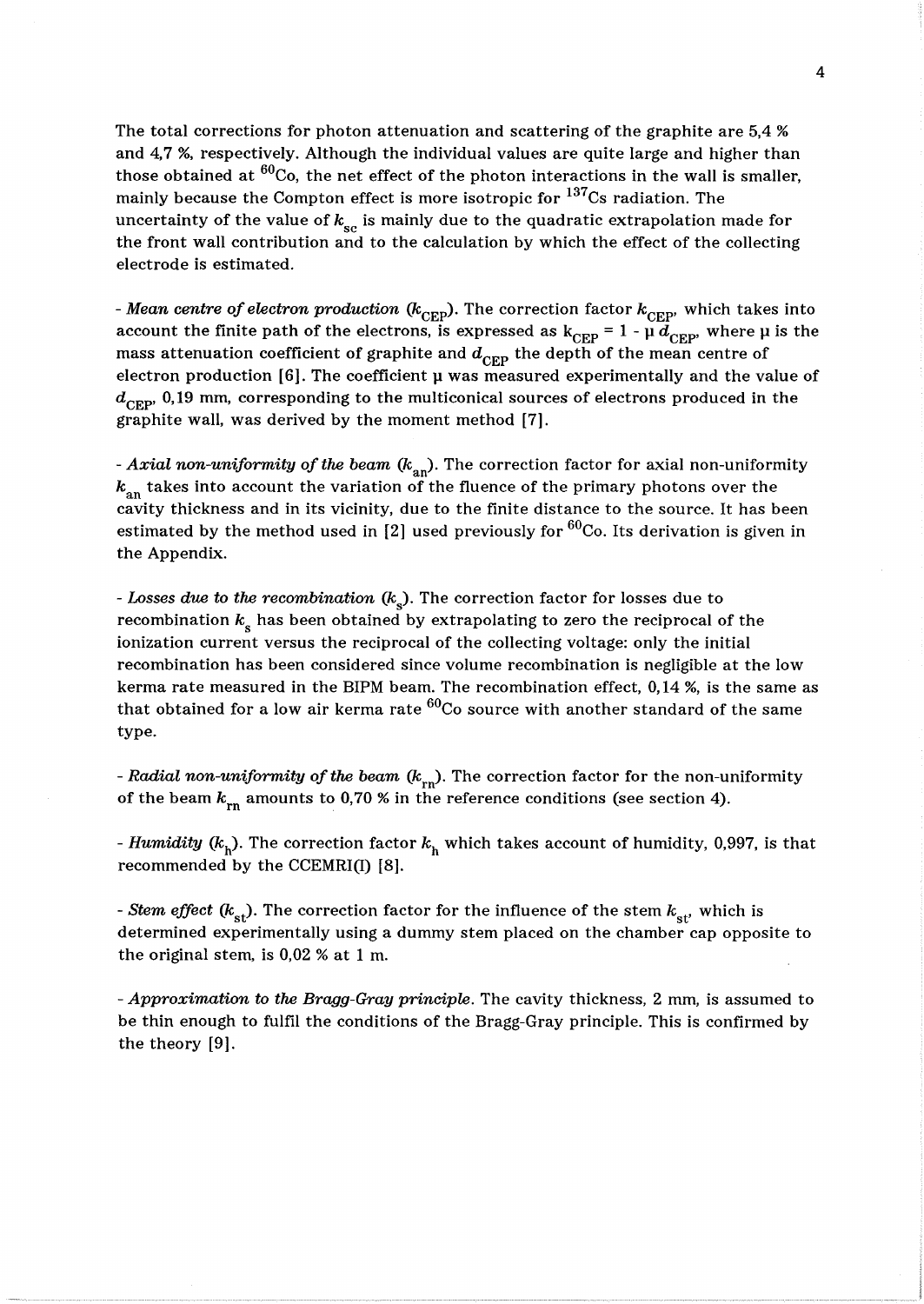|                                                   | value                    | 100 $s_i^{(1)}$ | 100         |
|---------------------------------------------------|--------------------------|-----------------|-------------|
| $u_i$                                             |                          |                 |             |
| physical constants                                |                          |                 |             |
| dry air density / $kg m-3$                        | $1,293$ 0 <sup>(2)</sup> |                 | $\leq 0.01$ |
| $(\mu_{en}/\rho)_{a.c}$                           | 0,9990                   |                 | 0,05        |
| $S_{C,3}^{C,4}$ (W/e) / J C <sup>-1</sup>         | 1,010 4                  |                 | 0,3         |
|                                                   | 33,97                    |                 | 0,15        |
| $\boldsymbol{q}$                                  | 0,0012                   |                 | 0,02        |
| correction factors                                |                          |                 |             |
| recombination losses                              | 1,0014                   | 0,01            | $\leq 0.01$ |
| $\frac{k_{\rm s}}{k_{\rm h}^{\rm s}}$<br>humidity | 0,997 0                  |                 | 0,03        |
| stem scattering                                   | 0,9998                   | 0,01            |             |
| $k_{\rm st}^{\rm it}$<br>wall attenuation         | 1,054 0                  | 0,01            | 0,04        |
| $k_{\text{CEP}}$ mean origin of electrons         | 0,9972                   |                 | 0,01        |
| wall scattering<br>$k_{\rm sc}$                   | 0,953 5                  | 0,01            | 0, 15       |
| axial non-uniformity<br>$k_{an}$                  | 0,998 1                  |                 | 0,07        |
| radial non-uniformity<br>$k_{\text{rn}}$          | 1,007 0                  | 0,01            | 0,03        |
| measurement of $I/v\rho$                          |                          |                 |             |
| volume / $cm3$<br>$\boldsymbol{v}$                | 6,834 4                  | 0,01            | 0, 10       |
| T<br>ionization current                           |                          |                 |             |
| corrections concerning $\rho$                     |                          | 0,03            | 0,02        |
| (temperature, pressure,                           |                          |                 |             |
| air compressibility)                              |                          |                 |             |
| relative uncertainty in $K$                       |                          |                 |             |
| quadratic sum                                     |                          | 0,04            | 0,40        |
| combined uncertainty                              |                          |                 | 0.40        |
|                                                   |                          |                 |             |

## Table 3. Factors entering **in** the determination of the air kerma rate and estimated relative uncertainties

 $\binom{11}{12}$   $s_i$  and  $u_i$  are the relative uncertainties estimated repectively by statistical methods (type A) and by other means (type B)

<sup>(2)</sup> density at 273,15 K, 101 325 Pa

The air kerma rate is 20  $\mu$ Gy s<sup>-1</sup>. Its total uncertainty is estimated as 0,40 %. The BIPM standard of air kerma has been compared with the standards of several countries [10]. The results given in Table 4 show good agreement and are compatible with the uncertainties.

|  | Table 4. Comparison of air kerma standards |  |  |  |
|--|--------------------------------------------|--|--|--|
|--|--------------------------------------------|--|--|--|

| $K_{\text{Lab 1}}/K_{\text{Lab 2}}$ |
|-------------------------------------|
| 0,9945                              |
| 1,0019                              |
| 1,0017                              |
| 0,995 4                             |
|                                     |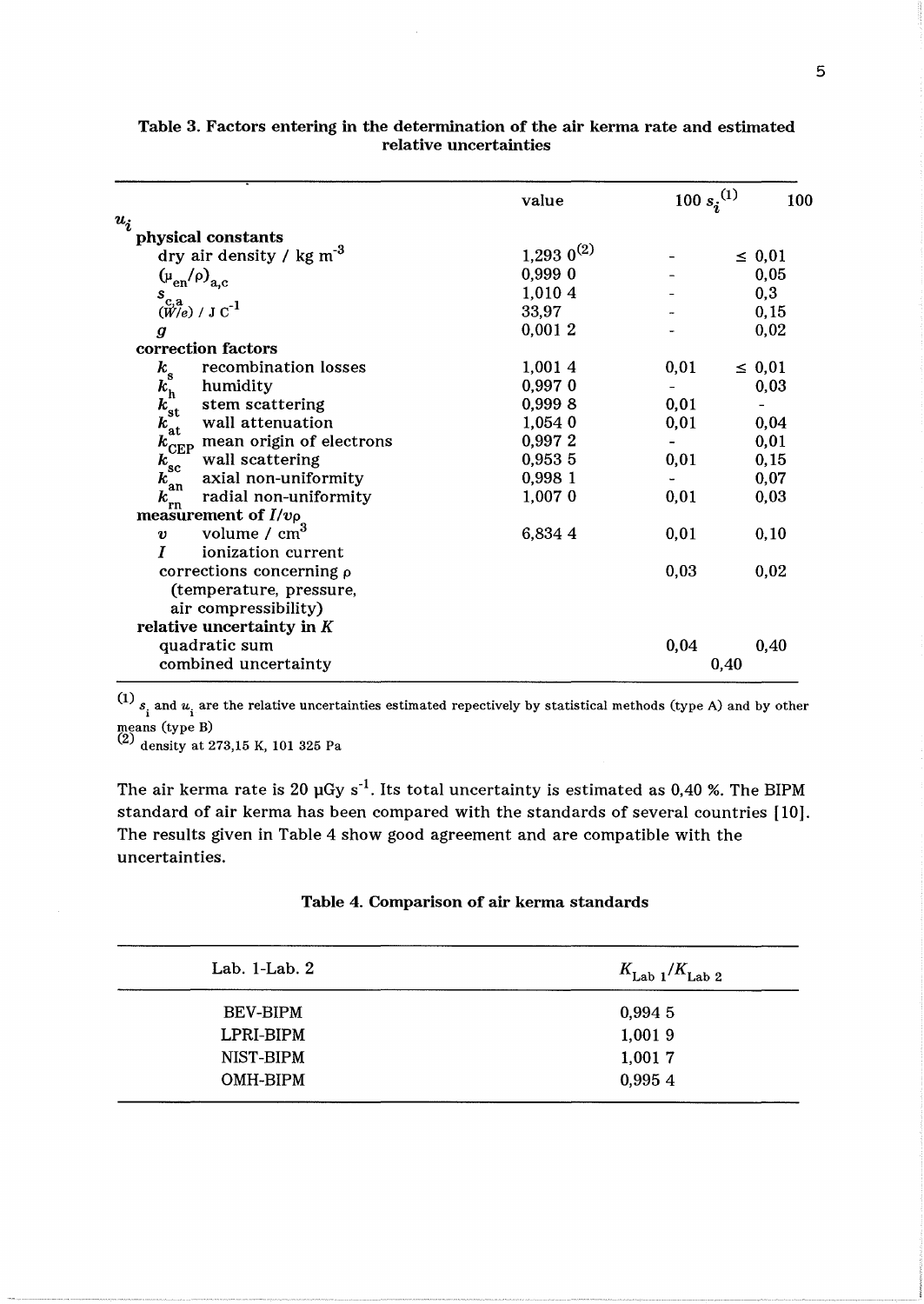#### 4. Variation of the air kerma rate with geometrical conditions

The kerma varies to some degree with the geometric conditions. Four principal causes are considered:

*- Variation with radial distance to the beam axis.* The variation of the air kerma rate in a plane perpendicular to the beam axis has been derived experimentally from measurements carried out at 1 m from the source with a small spherical chamber moved perpendicular to the beam axis. The results given in Fig. 2 show the large variation obtained when using the narrow beam. At 3 m, the beam non-uniformity is less pronounced.

*- Variation with beam diameter.* The air kerma on the beam axis, at a distance of 1 m, increases by 4,8 % when the large collimator is used in place of the narrow one. This is due to a larger fraction of scattered radiation coming from within the source housing and the collimator. At 3 m, the difference is even more pronounced, as shown in Table 5.

*- Variation with distance to the source.* The variation of the air kerma with distance to the source shows an important deviation from the inverse square law. This is due to the scattered radiation from the source housing and collimator. Table 5 shows the values of the ratio  $K/K_0$ , corrected for the inverse square law and for the distance to the source, where  $K_0$  is the air kerma rate measured at a distance of 1 m with the narrow collimator.

|            | first collimator |         | second collimator |         |  |
|------------|------------------|---------|-------------------|---------|--|
| distance/m | $\Phi$ beam/cm   | $K/K_0$ | $\Phi$ beam/cm    | $K/K_0$ |  |
| 0,696      | 7,7              | 1,0196  |                   |         |  |
| 0,971      | 10,7             | 1,000 7 |                   |         |  |
| 1,000      | 11               | 1,0000  | 20                | 1,0478  |  |
| 1,027      | 11,3             | 0,999 4 |                   |         |  |
| 3,000      | 33               | 1,006 6 | 60                | 1,0689  |  |

#### Table 5. Variation of K with distance and beam diameter

*- Variation with time.* The stability of the air kerma rate corrected for decay,  $T_{16}$  = 11 050 d (1  $\sigma$  = 40 d) [10], is continuously checked, and a smooth decrease of about 0.1 % per year is observed, probably due to impurities influencing the half life of the caesium source (Fig. 3).

## 5. Calibration of instruments

*- Chamber positioning.* The standard and the chamber to be calibrated are positioned on a translation table which is moved automatically so that the chambers are placed alternately on the beam axis, in the reference plane. The air temperature is measured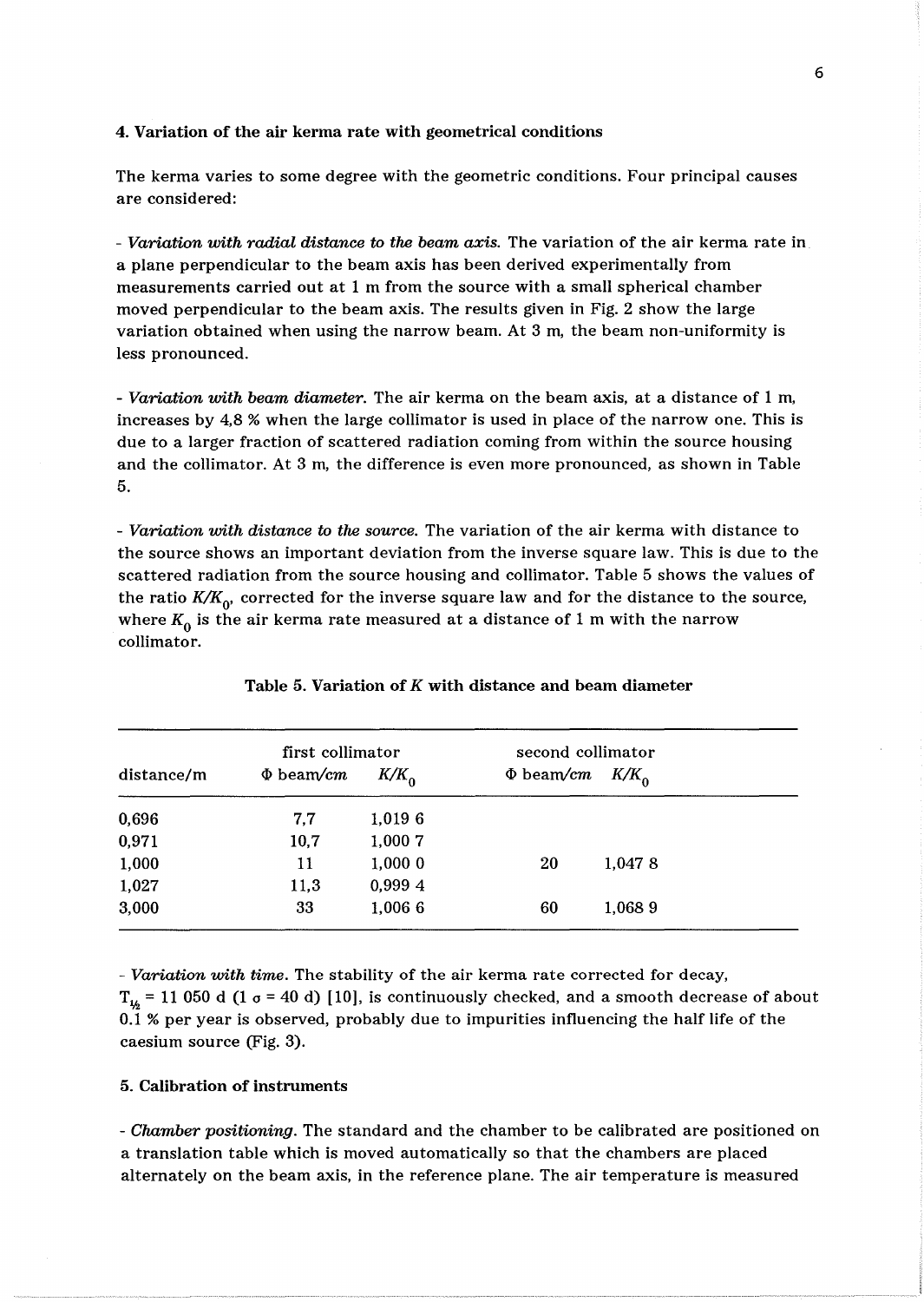with a thermistor located half way between the two chambers. To reduce the variation in temperature from external influences, the chambers and thermistor are housed in a large polystyrene box. The difference in temperature between the two chambers is less than  $3.10^{-5}$  in relative value.

- *Calibration factor*. The calibration factor  $N_K$  is given as  $N_K = K/I$ , where *I* is the ionization current measured with the transfer chamber and normalized to reference conditions. The value of K used for the calibration is taken as the mean of measurements performed with the BIPM standard before and after the calibration. Its statistical uncertainty is about  $2.10^{-4}$ . The uncertainty of the calibration factor is estimated as 0,4 %.

*- Influence parameters.* The data of Table 6 show that the responses of transfer chambers do not show a significant dependence on the beam cross section. However, a substantial change, of 2,55 %, has been observed (chambers Shonka A2) between the calibration factors measured at Im and 3 m. This could be due to additional scattering at the larger distance. The influence of the beam spectrum on the chamber response is not very significant as has been shown in [11].

## Table 6. Variation of the calibration factor with geometrical conditions

distance: 1 m

| chamber       | $N_{K(\Phi=20 \text{ cm})}/N_{K(\Phi=11 \text{ cm})}$ |  |  |
|---------------|-------------------------------------------------------|--|--|
| TK 30         | 1,0004                                                |  |  |
| CCO1-122      | 1.000 2                                               |  |  |
| NE 2571-2106  | 1,0001                                                |  |  |
| Shonka A2     | 1,000 5                                               |  |  |
| Shonha A4-119 | 1,000 4                                               |  |  |
| Shonka A4-231 | 1,0004                                                |  |  |

## 6. Determination of the ambient dose equivalent

The ambient dose equivalent  $\overline{H}^*$  is determined at 3 m. This is far enough from the source for the beam to be considered parallel and the photon fluence reasonably constant over a section encompassing most of the transfer chambers to be calibrated in terms of  $H^{\bullet}$ . The ambient dose equivalent is given by

$$
H^* = Q D \quad , \tag{2}
$$

where  $Q$  is the quality factor and  $D$  is the absorbed dose at 1 cm below the surface of the ICRU sphere.

Since direct measurements of  $H^*$  would not be very accurate at  $137Cs$  energy, we have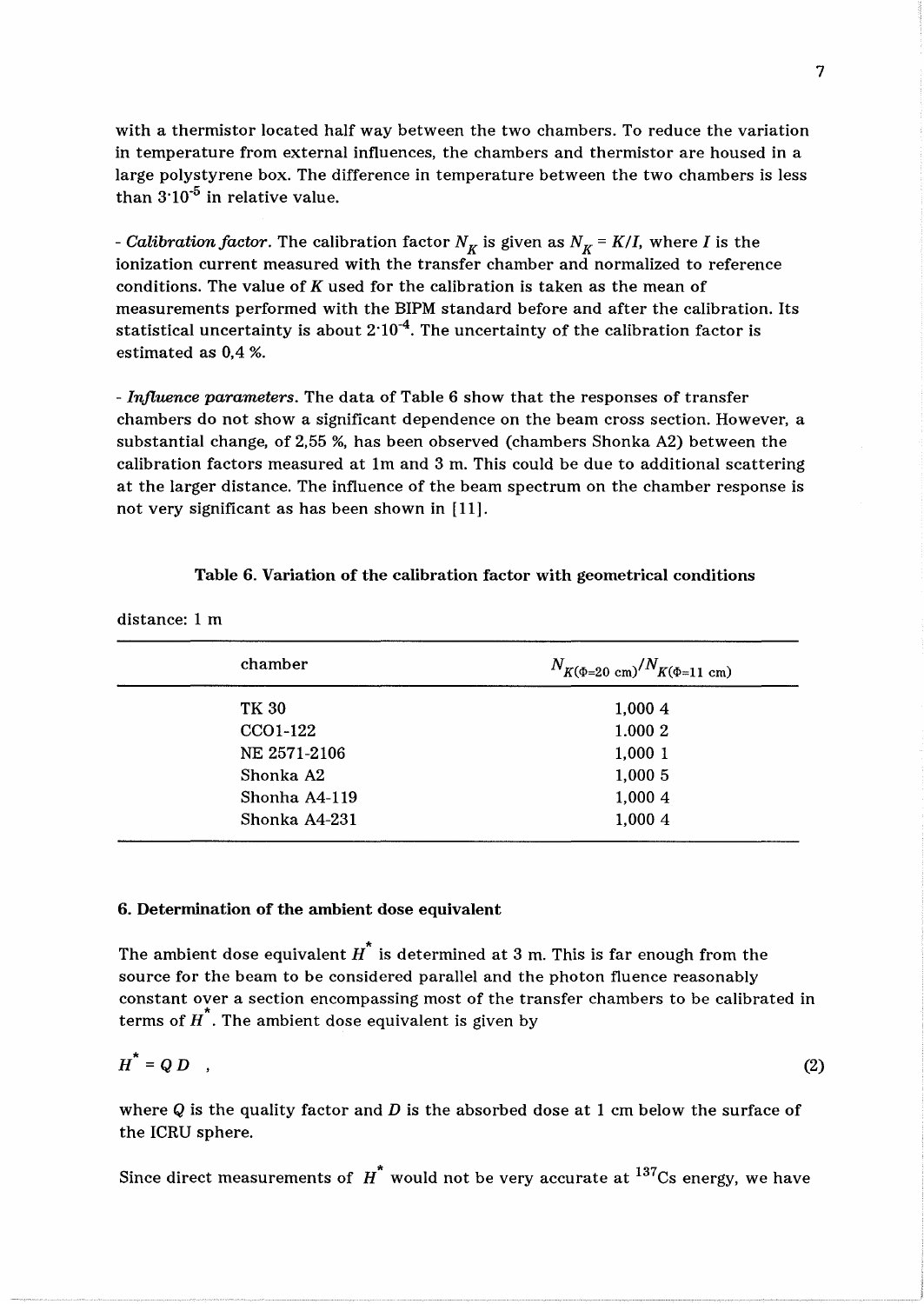chosen to obtain  $\overrightarrow{H}^*$  through the measurement of air kerma and the calculation of the ratio  $\overline{H}^*/K$ . This method, used in [12] for <sup>60</sup>Co, showed good consistency with experimental results. The air kerma rate is measured with the standard described above and the ratio  $\overline{H}^N/K$  is obtained by the relation

$$
H^{\uparrow}/K = Q \exp(-\mu d) B \left(\mu_{\text{en}}/\rho\right)_{\text{ICRU},a} \left(1 - g_a\right)_{\text{ICRU}} \tag{3}
$$

where the exponential term is the attenuation of the primary beam over 1 cm of ICRU tissue, the term *B* is the ratio of the total water kerma, at a depth of 1 cm below the surface of the sphere, to that which is due to primary photons alone with *B* obtained by a Monte-Carlo calculation, and  $(\mu_{en}/\rho)_{ICBULR}$  is the mean ratio of mass-energy transfer coefficients in ICRU tissue and air, and  $g_a$  is the mean fraction of electron energy lost by bremsstrahlung in air.

The numerical values of these parameters are averaged over the primary beam spectrum. The calculation leads to a value  $H^*/K = 1,194$  Sv Gy<sup>-1</sup> for <sup>137</sup>Cs energy, in very good agreement with the range of values (1,18 Sv  $\text{Gy}^{-1}$  to 1,22 Sv  $\text{Gy}^{-1}$ ) quoted in [12]. The value of  $H^*/K$  increases slightly, up to 1,216 Sv Gy<sup>-1</sup>, for the BIPM beam which includes 30 % (1  $\sigma$  = 2%) of scattered radiation in terms of energy fluence. The main contribution to the uncertainty of  $H^*/K$  comes from the statistical uncertainty in the calculation of the term *B* and from the uncertainty of the beam-scattered component which influences all the factors in (3). The nominal value of  $\overline{H}^*$  at 3 m from the source is 3,0  $\mu$ Sv s<sup>-1</sup>, with a relative uncertainty of 0,6 % (Table 7).

|                                                                | numerical | 100 $s_i$ | 100 $u_i$ |
|----------------------------------------------------------------|-----------|-----------|-----------|
| air kerma rate K                                               | value     | 0,04      | 0,40      |
| ratio $\overline{H}^*/\overline{K}$                            |           |           |           |
| $\boldsymbol{Q}$                                               | 1         |           |           |
| $exp(-\mu d)$                                                  | 0,9169    |           | 0, 10     |
| B                                                              | 1,195 5   |           | 0,43      |
|                                                                | 0,9988    |           | 0,02      |
| $(1 - g_a)_{\text{ICRU}}$<br>$(\mu_{en}/\rho)_{\text{ICRU},a}$ | 1,110 6   |           | 0,10      |
| relative uncertainty in $H^N/K$                                | 1,216     |           |           |
| quadratic sum                                                  |           |           | 0,45      |
| combined uncertainty                                           |           | 0,45      |           |
| relative uncertainty in $H^*$                                  |           |           |           |
| quadratic sum                                                  |           | 0,04      | 0,60      |
| combined uncertainty                                           |           | 0,60      |           |
|                                                                |           |           |           |

Table 7. Factors entering in the determination of the ambient dose equivalent rate and estimated relative uncertainties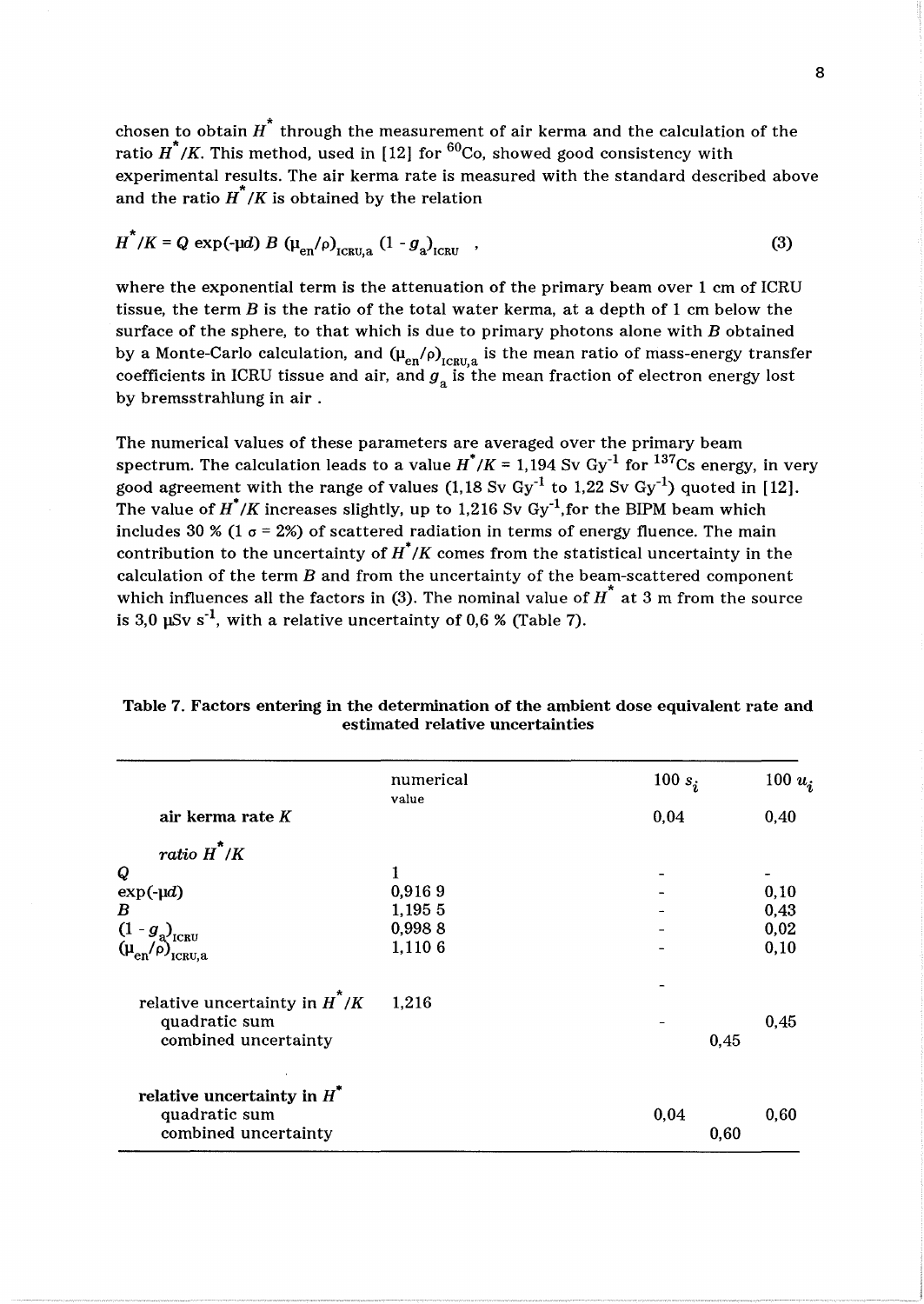#### 7. Conclusion

The measurement of the air kerma rate, at 1 m from the source, is obtained at the BIPM with an uncertainty of 0,4 %, . The stability is checked periodically. The short-term reproducibility is 0,03 %, and the small long-term drift of 0,1 % per year remains constant and is most likely due to source impurities. This enables the BIPM to make international comparisons and calibrations with confidence and reliability. The first results are very promising.

Studies concerning various transfer chambers in use show that their response is quite "robust" against influence parameters, if care is taken to apply corrections when needed. Calibration in the BIPM beam is made with an uncertainty of 0,4 %.

The calibration of instruments in terms of ambient dose equivalent can be made with an uncertainty of no more than 0,6 %, due to the careful calculation of the ratio  $H^2/K$ . Since the ionization current measured by the BIPM standard at 3 m from the source is very low, the BIPM intends to make an accurate calibration of a chamber with a large volume. This will serve afterwards as a secondary standard.

## Appendix

#### *Correction factor for axial non-uniformity of the beam*

Since the chamber cavity is of finite thickness and the beam not parallel, the photon fluence is not strictly the same in the front and back walls, and so neither is the fluence of the electrons which produce the ionization in the cavity. A correction factor  $k_{an}$  is thus needed. With the assumption that the fluence can be considered constant in the side wall of the chamber,  $k_{an}$  is expressed in the form  $[2]$ .

$$
k_{\rm an} = 1 - 2 \, (d_{\rm CEP}/z) - u/z \, (1-f) \, F \quad ,
$$

where  $d_{\text{CEP}}$ , 0,19 mm, is defined in section 3,

*z* is the distance to the source (1 m),

*u* is the thickness of each half-cavity (2 mm),

*F* is the fraction of the energy deposited in graphite in the forward direction, by electrons produced in the front or back wall or in the electrode; the value of  $F$ , calculated by the moment method, is 0,908, and

f is the fraction of ionization, estimated as 0,18, produced in the cavity by the electrons ejected in the lateral wall.

The resulting value of  $k_{\text{an}}$  is 0,998 1 ( $\sigma$  = 0,000 7). The uncertainty comes mainly from the determination of F.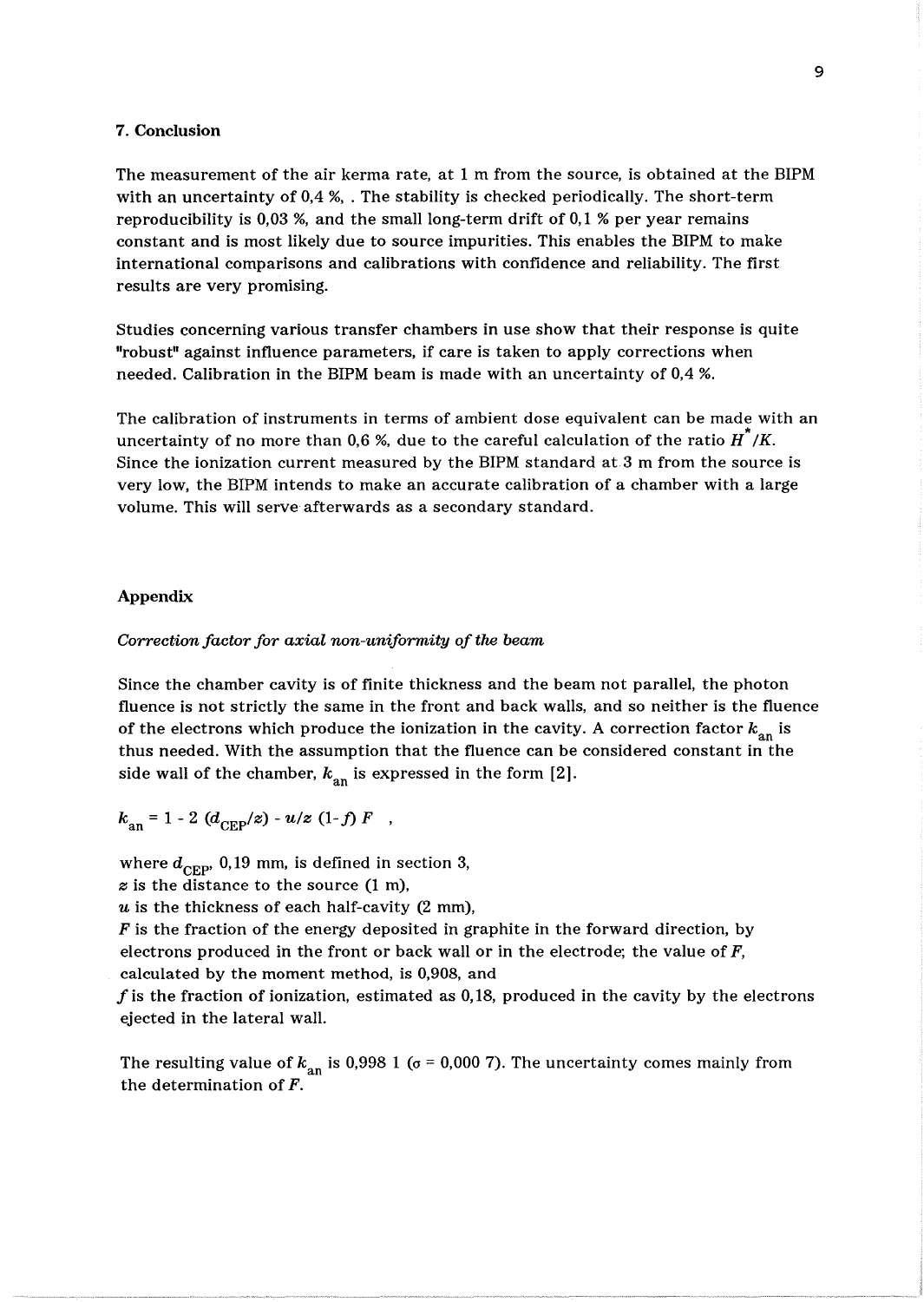#### References

- [1] Perroche A.-M. and Boutillon M. (1995), Determination of air kerma for  $137Cs$ gamma rays, *CCEMRI(I)/93-2* (BIPM, F-92312 Sevres CEDEX).
- [2] Boutillon M. and Niatel M.T. (1973), A study of graphite cavity chamber for absolute exposure measurements of <sup>60</sup>Co gamma rays, *Metrologia* 9, 139.
- [3] BIPM (1985), Constantes physiques pour les etalons de mesure de rayonnement, *BIPM Com. Cons. Etalons Mes. Ray. Ionisants, Section (I) 8, p R45 (Offilib, 75240)* Paris Cedex 05).
- [4] Hubbell J.H. (1982) Photon mass attenuation and energy-absorption coefficients from 1 keY to 20 MeV, *Intl.* J. *Appl. Radiat. Isot.* 33, 1269.
- [5] ICRU (1984), Stopping Powers for electrons and positrons, *ICRU Report 37*  (International Commission on Radiation Units and Measurements, Bethesda, MD).
- [6] Roesh W.C. (1958), Dose for nonelectronic equilibrium conditions, *Rad. Res. 9,*  399.
- [7] Boutillon M. (1968), Fonction de dissipation de l'energie des electrons dans le carbone, *Comite International des Poids et Mesures,* Proces-Verbaux 32, 54.
- [8] BIPM (1977), Correction d'humidité, *BIPM Com. Cons. Etalons Mes. Ray. Ionisants, Section (I)* 4, p R(6) (Offilib, 75240 Paris Cedex 05).
- [9] Burlin T.E. (1968), Cavity-chamber theory, Radiation dosimetry, vol. 1, ch. 8, (Academic Press, New York)
- [10] Nichols A.L. (1990), X- and gamma-ray standards for detector efficiency calibration, Nucl. Instr. Meth., A238, 467.
- [11] Leitner A., Witzani J., Boutillon M., Allisy-Roberts P., Delaunay F., Lamperti P., Strachotinsky C. and Csete I., International comparisons of air kerma standards in 137Cs gamma radiation, *to be published.*
- [12] Perroche A.-M. and Boutillon M. (1989), Measurement of ambient dose equivalent in a 60Co beam, *Rad. Prot. Dosim.,* 27, 139.
- [13] Wagner S.R., Grosswendt B., Harvey J.R., Mill A.J., Selbach H.-J and Siebert B.R.L. (1985), Unified conversion functions for the new ICRU operational radiation protection quantities, *Rad. Prot. Dosim.* 12, 231.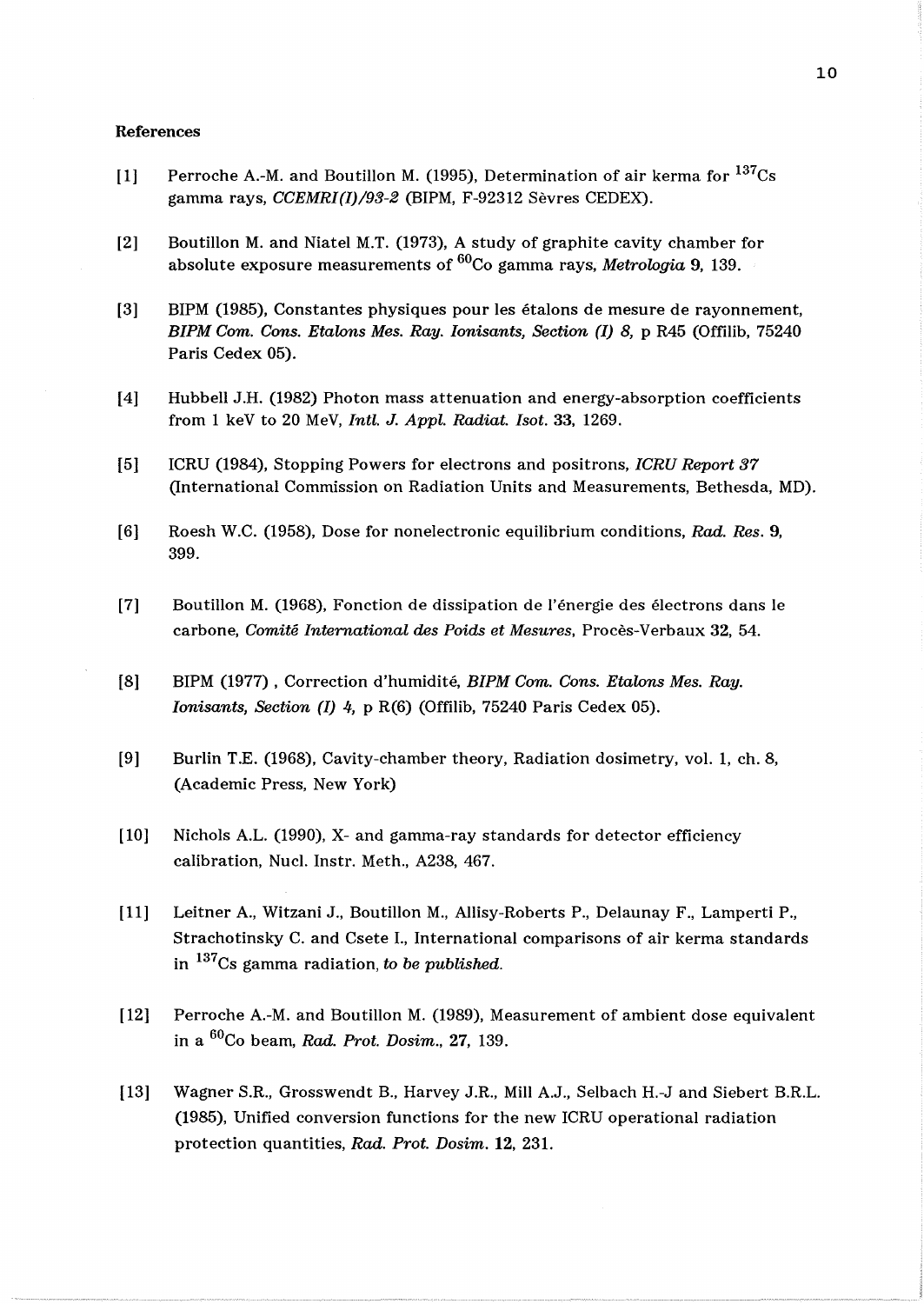

Figure 1. Variation of the ionization current *I* versus total graphite thickness.  $I_0$  is the current measured without graphite disks. Graphite disks are placed on the beam axis a) far from the chamber, b) in front of the chamber, c) behind the chamber; d) rings are placed on the lateral wall.